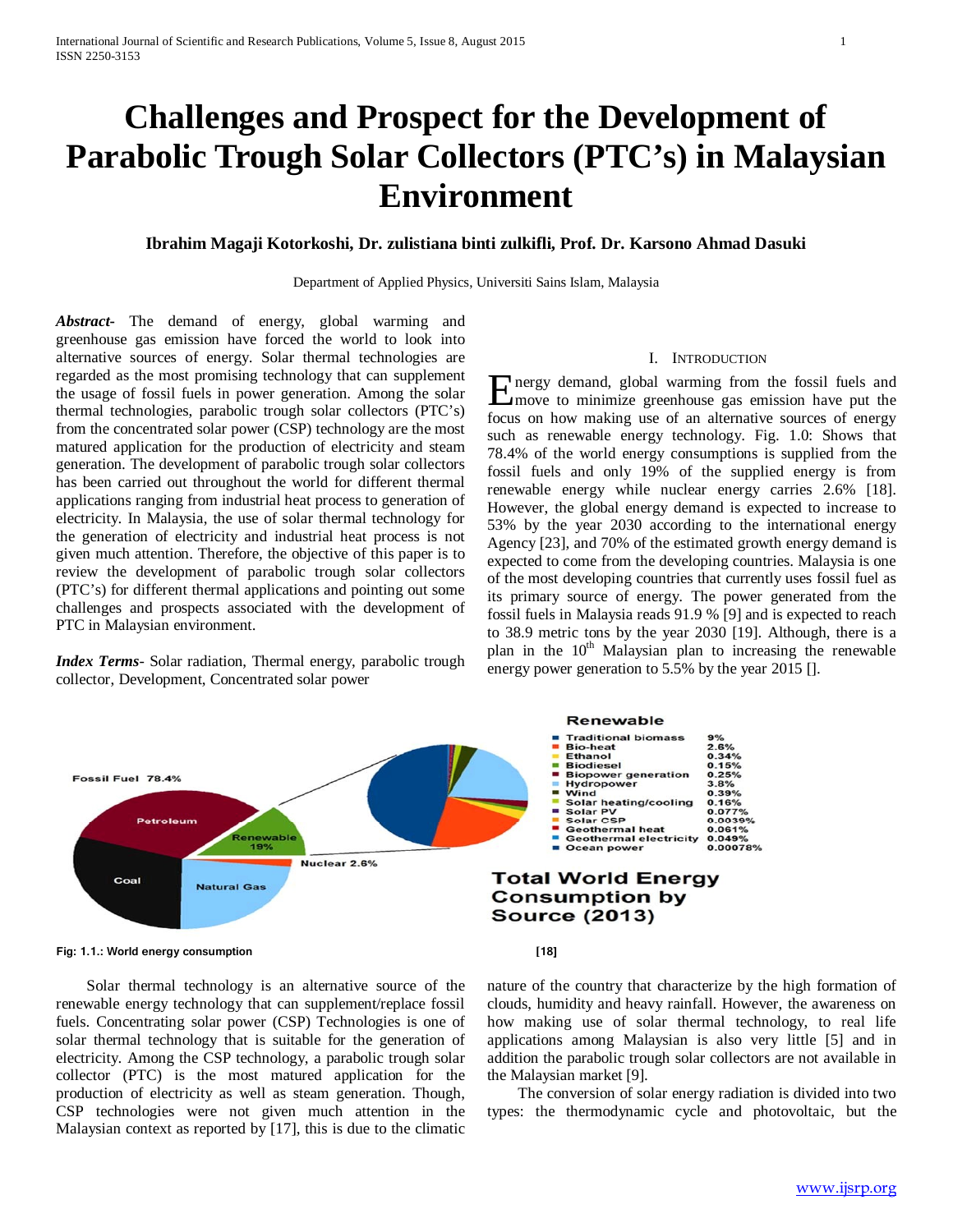thermodynamic cycle method of conversion will be focused in this paper.

 The first type of converting solar energy is the thermodynamic circle or thermodynamic solar technologies. This type of conversion divided into two groups: the first group is the one operating at medium (about  $500^{\circ}$ C) and higher temperatures (about  $1000^{\circ}$ C) which have become one of the most attractive fields of solar thermal technology for the generation of

electricity. The other group is the one operating at medium (about  $100^{\circ}$ C) and higher temperatures (about  $250^{\circ}$ C) and are regarded as the most suitable applications for steam generation, such as hot water production, cooking, drying, refrigeration, cooling, etc.

 The CSP systems that can be used to generate electricity from solar energy are: power tower, linear Fresnel reflector, parabolic dish and parabolic trough solar concentrators [27].



**Fig: 1.3: Diagrams of the four CSP Systems (Power Tower, Dish, Trough and Fresnel), [14]**

#### **1.2 Parabolic Trough Solar collectors (PTC'S)**

 PTC's are the most matured, low-cost and most efficient source of energy of the CSP technology. The trough contractor uses reflectors curved around one axis using a linear parabolic shape to reflect solar energy directly onto the receiver tube

located along the focal line of the parabolic trough concentrator. The collector will continuously track the sun with the help of the tracking system to ensure the maximum reflection of the solar radiation on the receiver [Ahmad, 2012].



**Fig 1.4: Parabolic solar trough collector [1]**

 Currently PTC is the most established and attractive aspect of the CSP technology for electricity and steam generation.

#### **1.3 Solar Energy Potentials in Malaysia**

Malaysia is an equatorial country of  $1^0$  and  $6^0$  N,  $101^0$  and 118<sup>0</sup>E. The tropical environment has been characterized by a heavy Rainfall, winds, high level of clouds, high temperature and high humidity. With all these characteristics, Malaysia receives a huge amount of solar irradiation every year. However, the daily solar irradiation in Malaysia is around 4.7 to 5.8 kWh/m<sup>2</sup> with  $6.8kWh/m<sup>2</sup>$  in August and November while monthly solar irradiation of Malaysia is  $133.0kWh/m<sup>2</sup>$  and yearly value is around  $1596.5kWh/m<sup>2</sup>$  to  $1643kWh/m<sup>2</sup>/year$  [19]. Furthermore, Malaysia has averagely about 6h sunshine per day and the annual, varying temperature of 26 to  $28^{\circ}$ C [17]. Meanwhile, northern Malaysian states and few places in east Malaysia receive high amount of solar irradiation throughout the year.

More so, Malaysia is considered as one of the wet climate countries where the annual rainfall is about 2250mm/year and the cloud cover is normally high throughout the year, even in the dry season [16]. The rate of humidity in Malaysia varies from 80% to 90%. Therefore, from the given solar radiation data in Malaysia, northern states and several places in east Malaysia can be considered as suitable places for CSP technology compared to other places in Malaysia [16]. Though, for the CSP technology to be economically feasible it requires direct solar irradiation (DNI) of atleast1900-2000kwh/m<sup>2</sup>/day or daily solar irradiation value of at least  $5kwh/m^2$ /day [17]. Therefore, with the given data above, we can conclude that the parabolic trough solar concentrator for thermal heat applications can be applied in Malaysian environment.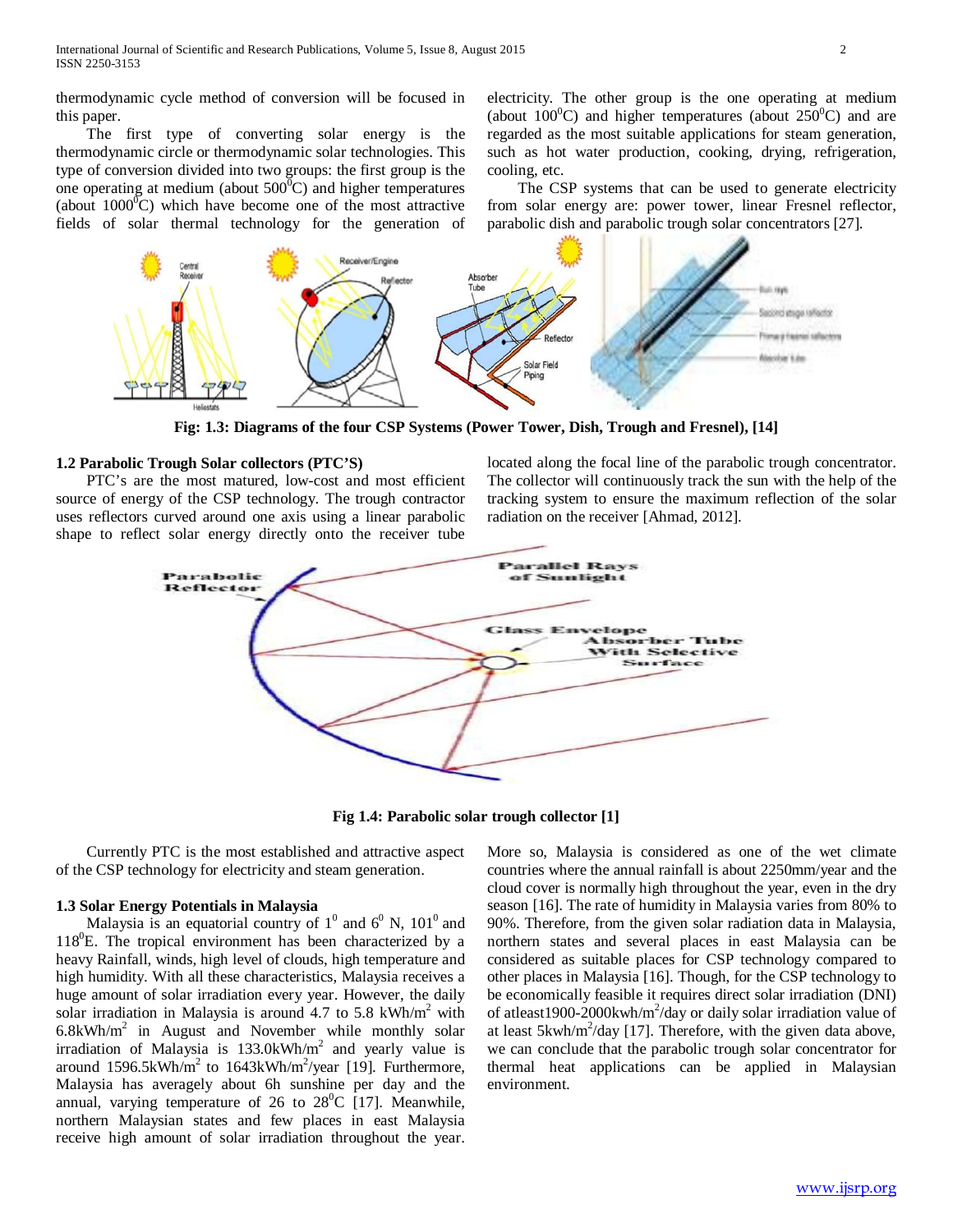

**Fig: 1.5: Annual average solar radiation in Malaysia [21]**

### **1.4 Application of Parabolic Trough Solar Concentrators (PTC's)**

The application of PTC's divided into two groups: namely,

1. The parabolic trough solar power generation that requires temperatures ranging from  $300^{\circ}$ C to  $400^{\circ}$ C which is the main application of the concentrated solar power (CSP) technology, and

2. The industrial process heat applications for refrigeration, space heating, cooling and drying, which requires temperatures ranging from  $100^{\circ}$ C to  $250^0$ C

 The water heating parabolic solar trough is one of the several applications of solar energy technologies. This type of technology can be used on a commercial scale to produce high pressure steam for power generation as well on a small scale industries and residential applications. For small factories processing, a moderate temperature ranging from  $100^{\circ}$ C to  $250^{\circ}$ C is required for food canning, paper production, air conditioning, refrigeration, sterilization [35].

# **1.5 Development perspective of parabolic trough solar collectors**

 PTC is the most established and low-cost aspect of the CSP technology for the electricity and steam generation.

The first experience with the  $\text{PTC}^s$  goes back to 1870 (30), when a Swedish engineer, John Ericsson, design and construct a 3.5m2 aperture collector that operates the small engine of 373-W called direct steam generation (DSG). Steam produces directly from the solar collector. The world attention on concentrating solar thermal technology was negligible for almost 60 years [8]. But, in reaction to the oil crisis, global warming and greenhouse gas emission, international interest were drawn towards alternative energy sources to supplement fossil fuels. PTC is an alternative means from CSP technology that can generate

electricity and steam production [34]. Many parabolic trough solar thermal concentrators have been designed, manufactured, developed, constructed, operated and evaluated throughout the world, but a few will be discussed in this literature.

 The most common and recent application of PTC for power generation is the nine commercial solar energy generating systems (SEGS) that has aperture of a black silvered mirror area of  $2.32x10<sup>6</sup>m<sup>2</sup>$  and a receiver of 70mm diameter steel tube which have been developed, installed and in operation in Mojave desert Area of southern California that has a total installed capacity of 354MWe [24]. However, the power generating system consists of two subsystems that uses two heat exchangers with the oil as thermal heat transfer fluid, the function of the two subsystems is to obtain superheated steam and to convert the thermal energy into electricity while rejecting the waste heat.

 Fiberglass trough parabola for parabolic trough concentrators of a  $90^{\circ}$  Rim angle for hot water application was designed, manufacture and tested in [39]. The thermal performance of the fiberglass reinforced parabolic trough collector of aperture area  $1m<sup>2</sup>$  that manufactured by a lay hand method was determined according to the ASHRAE standard 93 method of testing the thermal performance of the PTC's. However, copper tube of 12.8mm diameter was used as a receiver coated with a resistance black paint and enclosed by a glass envelope with the water as a heat transfer fluid. Furthermore, the standard deviation of the parabolic trough surface error of 0.0066 rad indicates that the parabolic trough surface was accurately constructed and the manufactured. However, the developed fiberglass reinforced parabolic trough can be used for low-cost production as well as the batch production for all collectors' size.

 Tadahamum Ahmed Yassen, (2012) conducted an experimental and theoretical study of a parabolic trough solar collector to determine the thermal efficiency of the parabolic trough solar collector during winter and summer climatic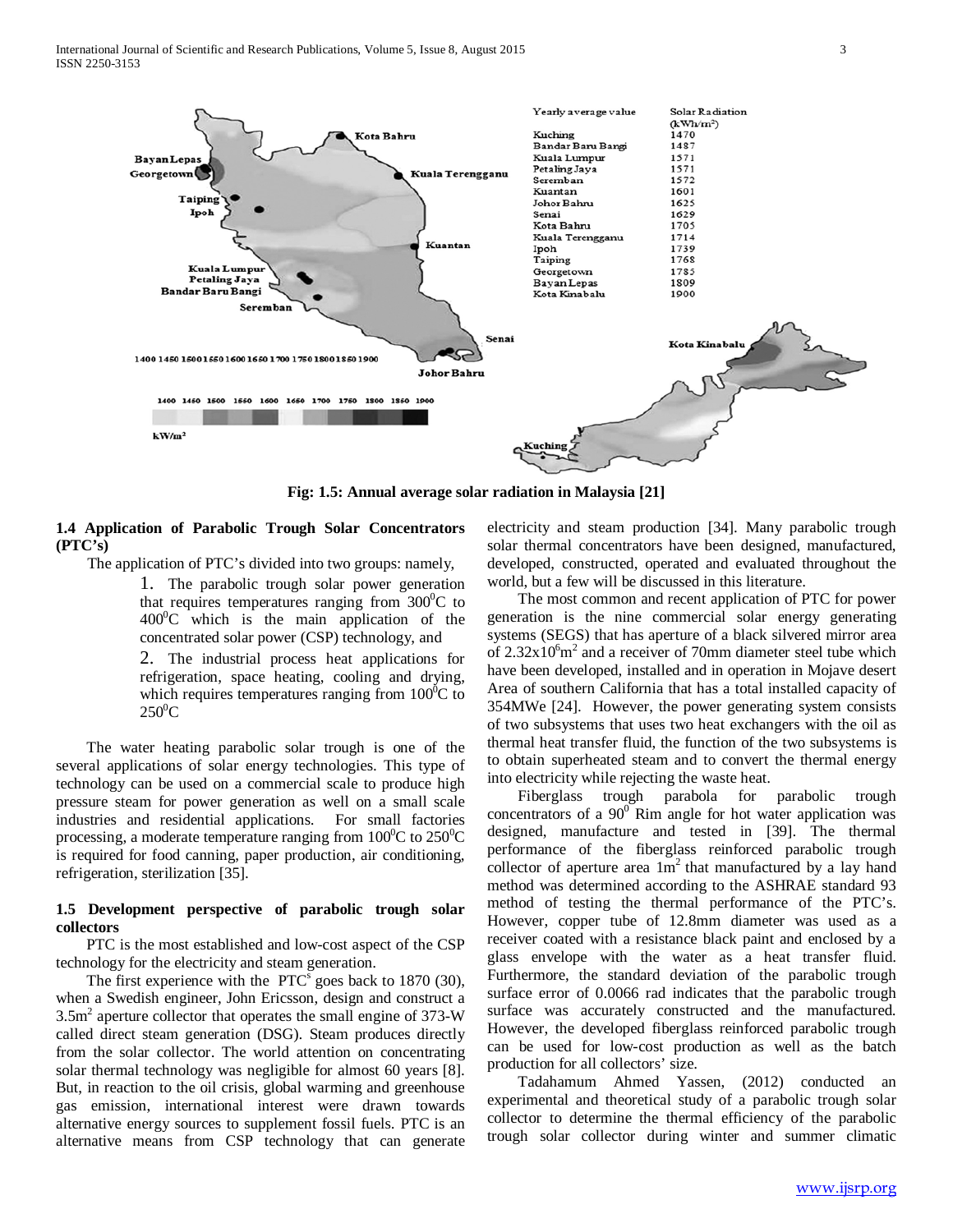conditions of Takrit-Iraq. The study was done by performing theoretical calculation of the solar radiation of Takfir-University and programming the theoretical result into the FOTRAM 90 program where the solar collector's parameters were entered into the program so as to determine the thermal efficiency of the collector theoretically. Furthermore, experimental studies was carryout with the same dimension and parameters of the PTC during the winter and summer climatic conditions, and in addition a comparison was made between the experimental and theoretical study of the parabolic trough solar collector. The result of the comparison shows that the theoretically determined thermal efficiency of the concentrator is greater than the actual thermal efficiency by 15%- 7% and the thermal efficiency of the parabolic trough concentrator in winter is greater than that of summer by 5%-2% respectively [37].

 Design, test and mathematical modelling of a two prototypes PTC's of aperture area 1.85 and 5.78  $m<sup>2</sup>$  and 180<sup>0</sup> rim angle was developed in [29]. Two Univpm.01 and Univpm.02 composite fiberglass materials with extruded polystyrene was used for the two prototypes and the mathematical model was developed in order to predict the thermal losses and optical efficiency of any parabolic trough concentrator (PTC) which was validated through comparison with the two developed prototypes experimental results. However, the two prototypes built was tested with oil and water as a heat transfer fluid and have a working temperature ranging from  $10 - 150^{\circ}$ C. Furthermore, a simulation environment was developed for the yearly simulation of the PTC field and heat demand profile. A PTC uses a mirror as a reflecting surface to reflect and concentrate solar radiation onto the receiver tube at the focal line of the parabolic cylinder was designed and manufactured in [11]. The incoming solar radiation will be absorbed by the receiver and then transformed into thermal energy. This method of solar collection has the advantage of high efficiency and low cost, and can be used either for thermal energy collection, for generating electricity or for both.

 The design and fabrication of PTSC for thermal energy application were presented in [16]. He uses two axis solar tracking system, and this method has proved the reception of higher energy gain and improved collector efficiency, the results obtained from this study show that the maximum thermal efficiency of the PTSC is 44%, 59% and 67% using non coating, coating metallic and evacuated receivers respectively. It was reported that the evacuated receivers are suitable for obtaining high temperature of about  $130^0$ -140<sup>0</sup>C. However, the fabricated PTSC is suitable for space heating and hot water loads, because of the higher temperature of storage that reaches  $135^0C$ .

 Kawira et al., (2012) reported the study of the potential of solar thermal concentrators for the steam produced from three parabolic trough solar concentrators (PTSC). The collector dimensions are: aperture width 1.2m, collector length 508m, and aperture area of  $6.95m^2$ , the receiver was made from a copper tube which carried water as the heat transfer fluid. Furthermore, the concentration ratio of the collectors is 128. Testing was carryout for each of the concentrators and the maximum temperature of the steam obtained was  $248.3^{\circ}$ C while the average temperature of the steam produced was  $150^{\circ}$ C. The result indicates that the concentrators can be used in providing

electricity to the rural areas which are far away from the electricity transmission grid [25].

 The Designing, construction and testing of a miniature PTC was carryout in [10]. The trough was constructed with aluminum sheet as a reflector and copper for the receiver, the concentrator was designed to utilize the energy provided by the sun to heat water, though, the testing result showed consistency with initial mathematical modelling, but due to the small scale of the project the actual use of the parabolic trough to heat water would not be feasible.

 Design and Testing of solar parabolic trough concentrating collector were reported [7]. In this type of study, a small type PTC was fabricated with the aim to carry out an experimental study by testing the parabolic trough collector under Darfur climatic condition, Sudan. A PTC of the aperture width 1m stainless steel reflector and a receiver of 3.8cm diameter galvanized steel pipe was fabricated locally with a water as a working heat transfer fluid. The results from the experimental study indicates that the collector's orientation North-South will prevent solar radiation end loss and can increase the thermal performance of the collector. However, the average collector's efficiency of the experimental testing was found to be 37% and hence, using stainless steel pipes enclosed by evacuating glass envelope round the absorbing tube can increase the thermal performance of the parabolic trough solar collector.

 An educational single tracking PTC was designed and developed in [35] for moderate heat purposes and for instruction and demonstration purposes. The solar collector was designed and developed as a self- powered solar tracking collector that can operate remotely and independently under moderate radiation levels with a minimum technical supervision. The average thermal efficiency of the solar collector determined from this type of study was 60% using stainless steel reflector of aperture area of. However, Umar, et. al. (2013) Conducted experiments for the performance evaluation of PTC under climatic condition of the Dundaye Area of the usmanu Danfodio university energy research Centre Sokoto, Nigeria. The experimental performance evaluation was carryout using PTC constructed with an aperture area of  $2.85m^2$ , focal distance 1.82 and collector's lengths of 1.82m using locally available materials. Copper pipe of 28.5mm diameter was used as a receiver which was painted with a black paint in order to increase the thermal conductivity of the receivers. Furthermore, the result obtained from this experimental study indicates that the maximum outlet temperature of  $110^0$  attained can fairly be acceptable, even though, that some problems were encountered during the experiment with the tracking inaccuracy due to the manual tracking of the PTC [38]. Similarly, the development of small scale concentrating PTC for drying purpose was reported in [36]. In this study, a concentrating PTC was developed using steel sheet reflector of aperture area of  $2.9m<sup>2</sup>$  and a steel pipe receiver of 0.05m diameter connected to steel drying box with the aim to determine the performance of the PTC for drying fruits and consequently to study the thermal efficiency of the concentrating collector. However, results from this study using two air mass flow rate indicates that the average temperature of the month and the mass air flow rate affected the thermal efficiency of the concentrating solar collector, and in addition the solar collector's efficiency of drying increases with increased in mass flow rate.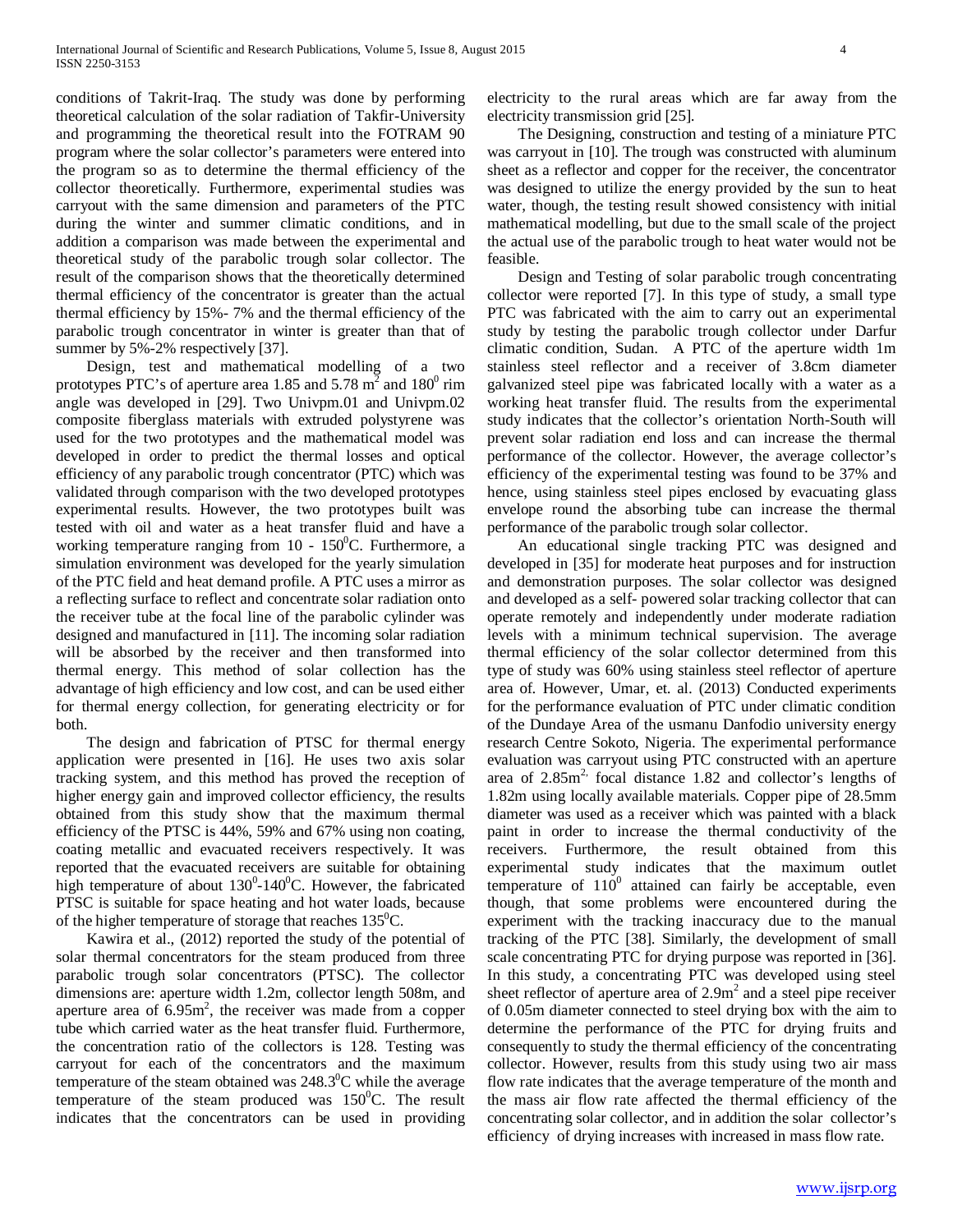Macedo, et., al., (2014) Presented the designed, construction and evaluation of a prototype PTC for demonstrative purposes. The prototype was designed by considering the parabolic aperture of 0.5m wide and 0.95m long using computer aided design device. The result obtained during the evaluation of the thermal performance of the prototype was a maximum of  $47.3^{\circ}$ C outlet temperature for 783w/m2 direct solar irradiation at rate flow of 0.200L/min. Furthermore, the thermal efficiency and the useful energy obtained from this study was not the one expected, this is due to the optical properties of the coated pipe absorber but the collector's thermal efficiency was related to the room temperature, cloudiness and atmospheric conditions [28]. However, the concept of combining a parabolic dish concentrator with the thermo-electric (TE) module to produce electricity and thermal energy from the sun was explored with a simple prototype and some preliminary experimental measurement [27]. It was found in this study that the solar parabolic concentrator couple with a thermo-electric (TE) generator can produce a maximum power output of  $1.38W$  at  $0.42m^2/min$  of the air flow (pushing air).

 Gianluca, et., al., (2015). Reported the design, manufacture and testing of a prototype PTC for industrial process applications. The main features of this prototype are its costeffectiveness, low weight, high mechanical resistance, and easy to manufacture. Testing results indicate that the equation of the thermal efficiency is comparable with other similar thermal collectors for industrial heat process applications ranging from 70 to 250 $^0$ C. The PTC was presented with  $90^0$  rim angle and a lower concentration ratio of 9.25 build in fiberglass and extruded polystyrene with the cross-sectional aluminum pipe receiver contained within a low-iron glass envelope [15]. Recently, the experimental study of the performance of PTC for hot water generation was carryout [31]. The PTC was designed and fabricated using aluminum sheet reflector of aperture area of  $1.82m<sup>2</sup>$  and aluminum tube as a receiver surrounded by a glass and metal pipe in order to minimize the thermal heat loss. However, the experiment from this study indicates the maximum outlet temperature of  $65^{\circ}$ C with a collector thermal efficiency of 32%.The maximum value of temperature obtained at noon and hence the manually tracking parabolic trough solar collector can be a better option for hot water generation during the winter season for rural and remote areas.

# **2.2 Parabolic trough solar concentrators in Malaysia**

 Among the PTC's developed in Malaysia based on the literature available where the solar thermal organic Rankin circle studied [9]. The objective of the research project is to study the feasibility of an organic Rankin circle (ORC) as a renewable thermal energy source for the generation of less than 10MW for small and medium scale commercial purposes. However, there are two cycles in the power generating systems of the organism Rankin cycle (ORC): the solar thermal cycle that circulates heat transfer fluid in the circle and subsequently converts the solar thermal energy from the sun via a heat exchanger into the organic compound in the Rankin cycle (ORC) and the power cycle which is the organic Rankin cycle that generates electricity. Furthermore, the two organic materials R123 and isobutene used as a thermal fluid were examined for power generation and it was found that the R123 gives higher thermal efficiency, more suitable for high temperature applications and less thermal efficiency when superheating than the isobutene.

 Fauziah Sulaiman, et, al. (2012). Presented the simulated design and analysis of a solar thermal PTC using several meteorological data in different parts of Malaysia using the software writing in MATLAB environment. The study was carryout by changing three parameters: Aperture Area, Receiver diameter and working fluid in order to optimize the simulated design. However, three different types of working fluids were investigated for this study and the results obtained from this simulation shows that the receiver's diameter of 0.03m and concentration ratio of 10 are the optimum parameters to achieving the highest efficiency of this model. More so, the study shows that equilibrium between the thermal losses increment due to the increases in the aperture must be achieved [13].

 Alhassan et al., (2014) reported the Simulation analysis of thermal losses of PTC in Malaysia using computational fluid dynamics. The study investigates the thermal loses (Radiation and Convection) of the PTC by simulation with aim to investigates the wind speeds velocity and mass flow rate of the heat transfer fluid (HTF) on the thermal loses of the parabolic trough solar collector. However, the receiver of the parabolic trough collector (PTC) was modelled with the CDF Code ANSYS commercial heat transfer Software. it was revealed from the numerical analysis of the study that the effect of both the radiation and convection heat loses are not affected by the changes in wind speed, and in addition 64% of the convection heat loss was contributed to the total heat loss of the glass envelope were 'as radiation contributes 36% of the total heat loss for wind speed velocity of 2m/s [4].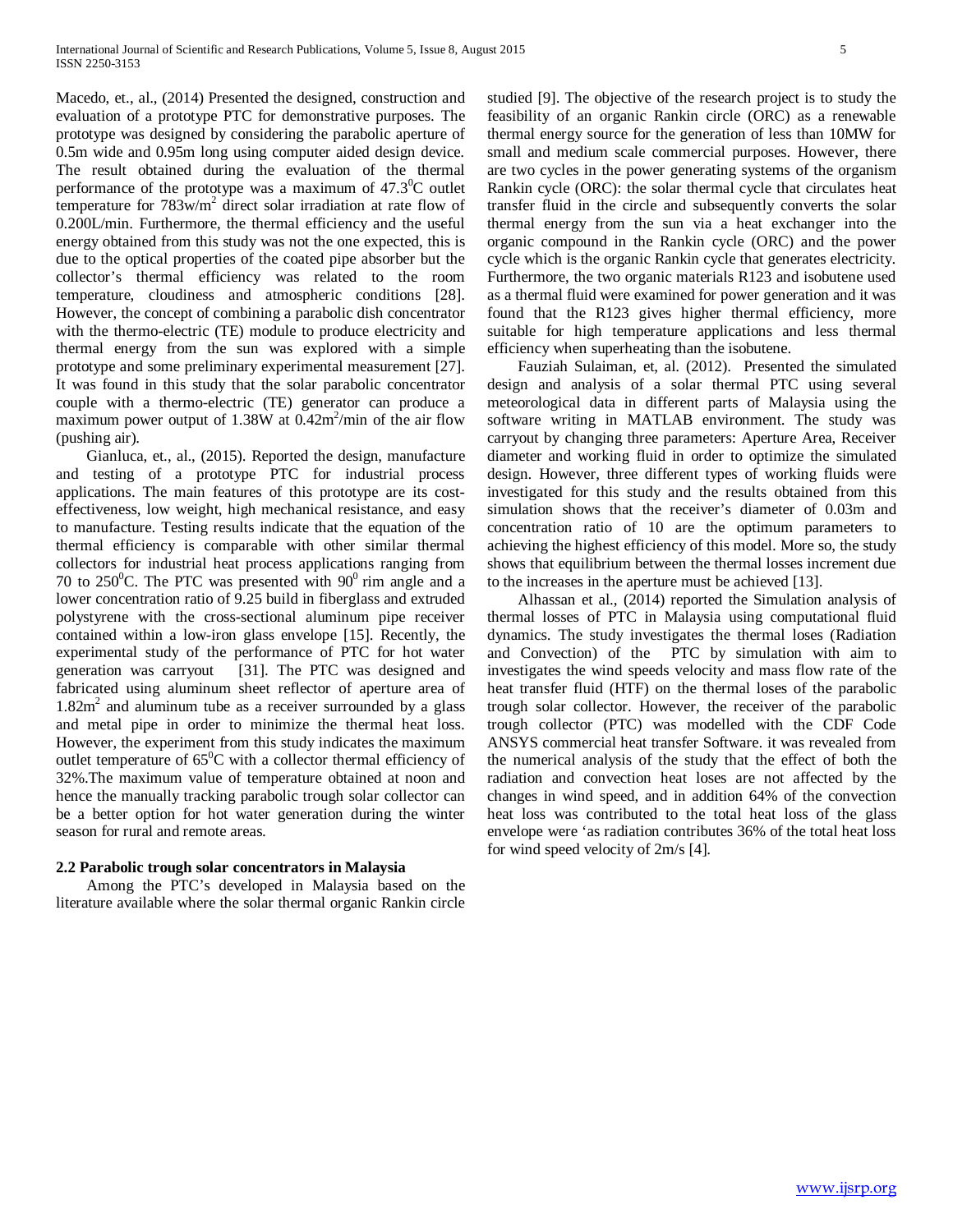| Type of PTC                         | Aperture Area      | Aperture width     |                   | Rim-Angle  | Country  | Ref.               |
|-------------------------------------|--------------------|--------------------|-------------------|------------|----------|--------------------|
| Design & Construction               | 6.95m <sup>2</sup> |                    | 1.2m              |            | Kenya    | $\left 25\right $  |
| Design & Dev. of                    |                    |                    | 1.8 <sub>m</sub>  | $74^{0}$   |          | $[35]$             |
| Design, manufacture & testing       | 1.85m <sup>2</sup> |                    | 1.00 <sub>m</sub> |            | Italy    | $[15]$             |
| Design, construction and evaluation |                    |                    | 0.5 <sub>m</sub>  | $96^{0}$   | Mexico   | $[28]$             |
| Design & Construction               | $1 \text{m}^2$     |                    | 0.8 <sub>m</sub>  | $90^0$     | India    | [39]               |
| Design, test &Math. Modelling       |                    | 5.78m <sup>2</sup> | 1.85              | $180^0$    |          | $[27]$             |
| Design, fabrication & testing       | 5.04m <sup>2</sup> |                    | 2.8 <sub>m</sub>  | $67.8^{0}$ | Iraq     | [14]               |
| Design, construction& testing       | $1 \text{m}^2$     |                    |                   | $90^{0}$   | Dafur    | $[7]$              |
| Experimental performance            |                    | 2.85m <sup>2</sup> |                   |            | Nigeria  | $[38]$             |
| Performance evaluation              |                    | 1.82m <sup>2</sup> | 1.2m              |            | India    | $\lceil 31 \rceil$ |
| Development for drying purpose      |                    | 2.9 <sup>2</sup>   | 2.4               |            | Pakistan | [36]               |
| Simulation Study                    |                    |                    | 0.8 <sub>m</sub>  | $90^\circ$ | India    | [11]               |

#### **1.6 Comparison between developed PTC in Malaysia and other collectors**

# II. CHALLENGES AND PROSPECTS FOR THE DEVELOPMENT OF PARABOLIC TROUGH SOLAR COLLECTORS (PTC'S) IN MALAYSIA.

 The major challenge associated with the development of PTC's in Malaysia is the climatic nature of country that characterizes by the heavy rainfall, formation of clouds, winds and high humidity. Other challenges are: lack of technical expertise locally for the PTC [17], inadequate funding of research and development in the field of solar thermal technology among the Malaysian universities. It was reported from [30] that areas like PV concentrators, inverters, solar cell fabrication and characterization, hybrid system and solar tracking system are the only areas of research and development among local universities in Malaysia. More so, lack of public awareness among Malaysian on how to use solar thermal technologies, particularly PTC into real life applications such as, cooking, refrigeration, cooling, drying, hot-water generation, electricity generation, etc. is also a great challenge with development of PTC in Malaysia. Basically, this challenges can be overcome if the government gives adequate encouragement on research and development in the field of solar thermal technology, this is specifically by funding researches on solar thermal technologies among the local universities in Malaysia. However, creating public enlightenment/awareness on how to use solar thermal technology in real life applications such as in industrial and domestic houses among others will definitely solve most of the challenges facing the implementation of solar thermal technologies in Malaysia environment.

#### III. CONCLUSION

 From the literature, it was found that many PTC's have been reportedly designed, develop, evaluated and some are in operation for either industrial heat applications, generation of electricity, or for the research purpose. However, the performance of those reported developed concentrators was evaluated mostly under normal environmental weather where there is uninterrupted high degree of solar irradiation. However, there is need to develop and evaluate the performance of PTC's under a tropical environment like Malaysia where the availability of solar irradiation is varying throughout the day. Similarly, installation of parabolic trough solar concentrator for power generation has to be given priority by the Malaysian government so as to supplement the reliance on the fossil fuel.

#### **REFERENCES**

- [1] Ahmad, K., 2012. "Technical and economic performance of parabolic trough in Jordan": (Master Thesis). University of Kassel, Germany. P.
- [2] Al- maina F.M. 1990. "Design and construction of solar tracking system". Solar and wind energy. Vol.7. No. 5. PP. 611-617.
- [3] Ashmore, M., & Simeon, H. T., 2014. "Experimental energy and exergy performance of a solar receiver for a domestic parabolic dish concentrator for teaching purposes". Energy for sustainable development.Vol.19. January. PP. 162-169
- [4] Alhassan, S.T., & Roslah, A.M.S. 2014. "Simulation Analysis of Thermal losses of parabolic trough Solar Collectors in Malaysia using Computational Fluid Dynamics". Procedia Technology. Vol. 15. PP. 842- 849.
- [5] Anwar bin Johri. (20). "Effect of local daily time on the stagnation temperature at the focal length of parabolic concentrated system".
- [6] Almanza, R., & A., Lentz. (1998). "Electricity production at low powers by direct steam generation with the parabolic troughs". Solar Energy. Vol. 64. No. 1-3. PP. 115-120.
- [7] Eltahir Ahmed Mohammed. 2013. "Design and Testing of Solar Concentrating Collector". Renerwable Energy and Power Quality Journal. No.11. March. PP.
- [8] Cabrera, F.j., Fernandez, A., Silva, R. M., & M., Pare-Garcia. 2013. "Use of parabolic trough solar collectors for refrigeration and air- conditioning applications". Renewable and sustainable energy reviews. Vol. 20. January. PP. 103-118.
- [9] Cheng, E.C., Amer, S.V., & Darus, N. 2005. "Solar Thermal Organic Rankine Cycle as Renewable Energy Option". Journal Makanical. No. 20. PP. 68-77.
- [10] Donald, J., 2012. "Design, construction and testing of a miniature parabolic trough solar concentrator": (Cal poly, San Luis Obispo). P.
- [11] Forristal, R. 2003. "Heat transfer analysis and modelling of a parabolic trough solar receiver". Implement in engineering equation silver. NREL/TP- pp. 550-34169.
- [12] Fernandez, A.G., Zarza, E., Valenzuela, L., & M., Perez. 2010. "Parabolic trough solar collectors and their applications". Renewable and sustainable energy. Vol. 14. March. PP. 1695-1721.
- [13] Fauzia, S., Nurhayati, A., & S.M., Balbir. 2012. "A Simulated Design and Analysis of a Solar Thermal Parabolic Trough Concentrator". International Journal of Environmental, Ecological, and mining Engineering. Vol. 6. No. 12. PP. 136-140.
- [14] Falah Abd Alhassan Mutlak. (2002). "Design and fabrication of parabolic trough solar concentrator for thermal energy applications". (Phd Thesis). University of Bagdad College of Science.